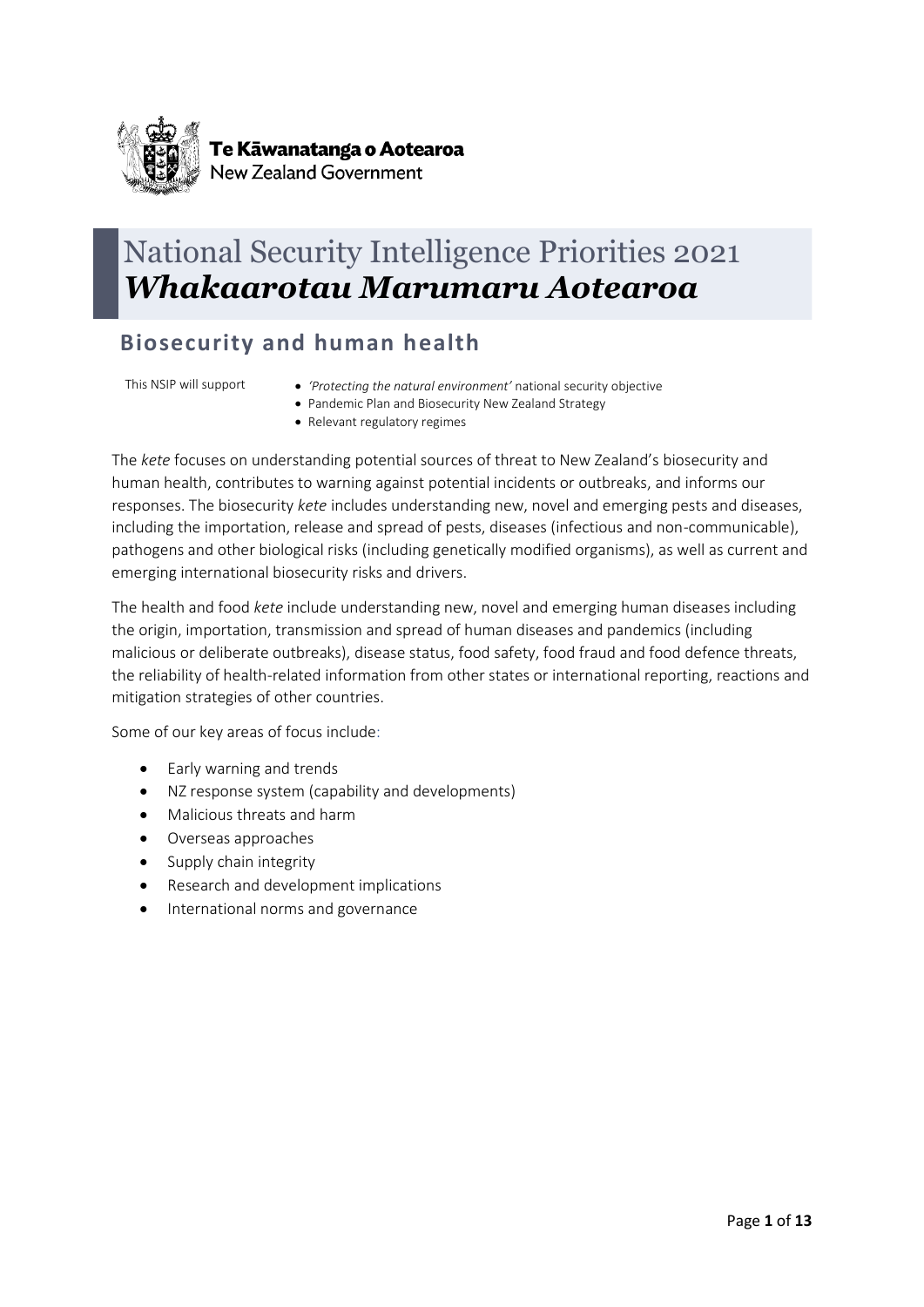#### **Climate change and environmental issues**

- This NSIP will support *'Protecting the natural environment'* national security objective
	- Relevant regulatory regimes

The *kete* focuses on understanding domestic and international climate change and environmental challenges that may impact New Zealand's national security. The *kete* contributes to decision-making related to identifying, managing and mitigating national security issues for New Zealand driven by climate change, environmental and natural resources challenges and extreme weather events. The *kete* also provides intelligence to support New Zealand's international environmental outlook.

- National and regional impacts of climate change
- Natural resource exploitation and security impacts
- International responses
- Instability, trade and economic security impacts
- Biodiversity
- Research and development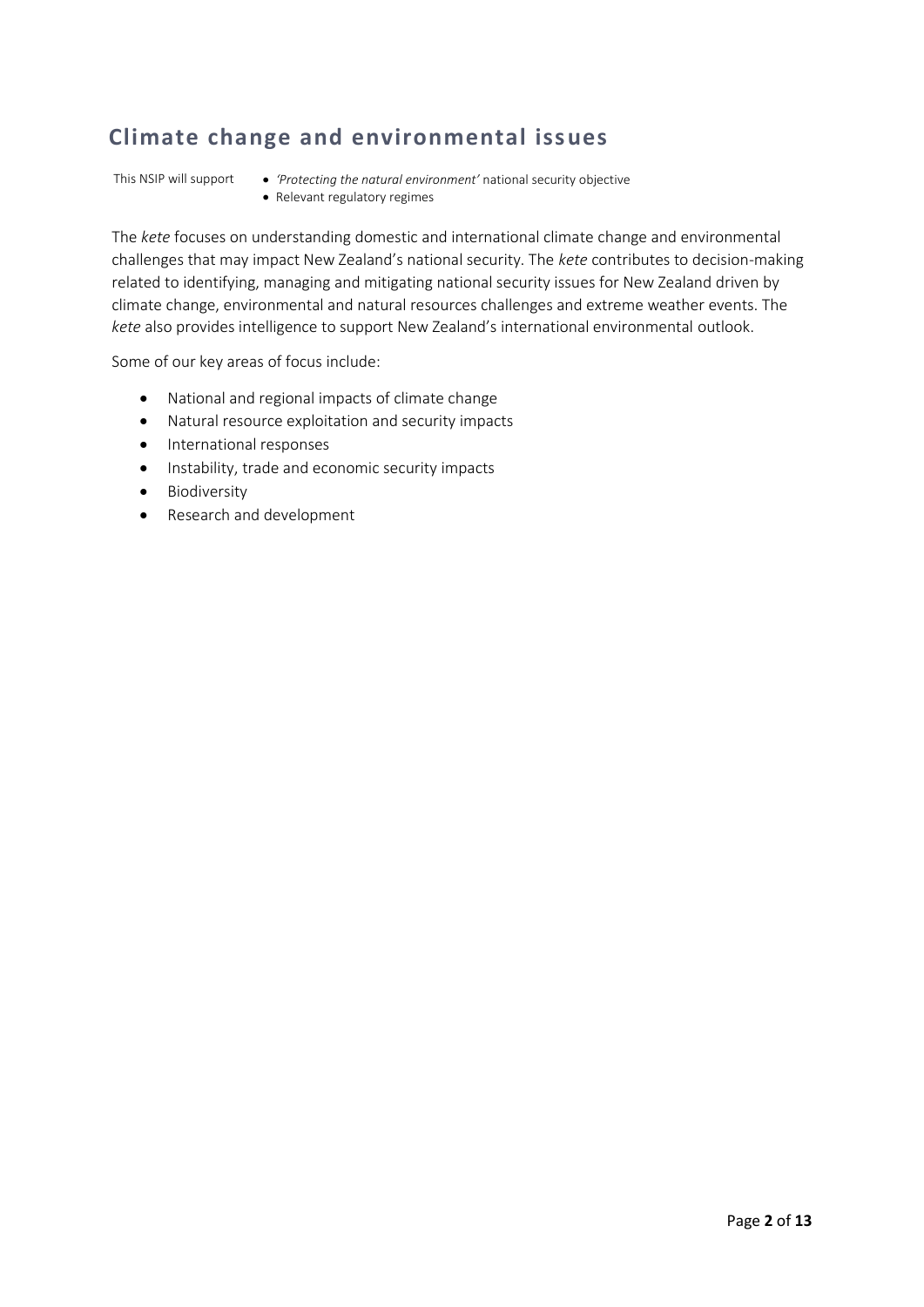#### **Emerging, critical and sensitive technology**

This NSIP will support • *'Ensuring public safety'* and '*protecting lines of communication'* national security objectives • Relevant regulatory regimes

The *kete* focuses on understanding harms, benefits, opportunities, and other current and future impacts for New Zealand of new technologies with potential national security concerns, old technologies used in new ways, and sensitive (including dual use and military) technologies that could disrupt New Zealanders' way of life. The *kete* includes understanding intentions, capabilities, use, and methods of procurement and dissemination of technologies, potential implications for our international relationships from the use or development of technologies and mis/dis information issues relating to the technologies.

The *kete* also includes understanding the space domain, countries' intentions in relation to it, and space-related technologies. This includes understanding external and domestic interests in using New Zealand for launches, ground stations and satellites, international use of space for military, strategic and other security purposes, and informing New Zealand's involvement in the development of international space-related rules and norms.

- Emerging developments impacting NZ
- Disinformation and technology
- Development and use of critical or sensitive technology
- Technology competition
- Dissemination of critical or sensitive technology
- Space developments
- Critical infrastructure vulnerabilities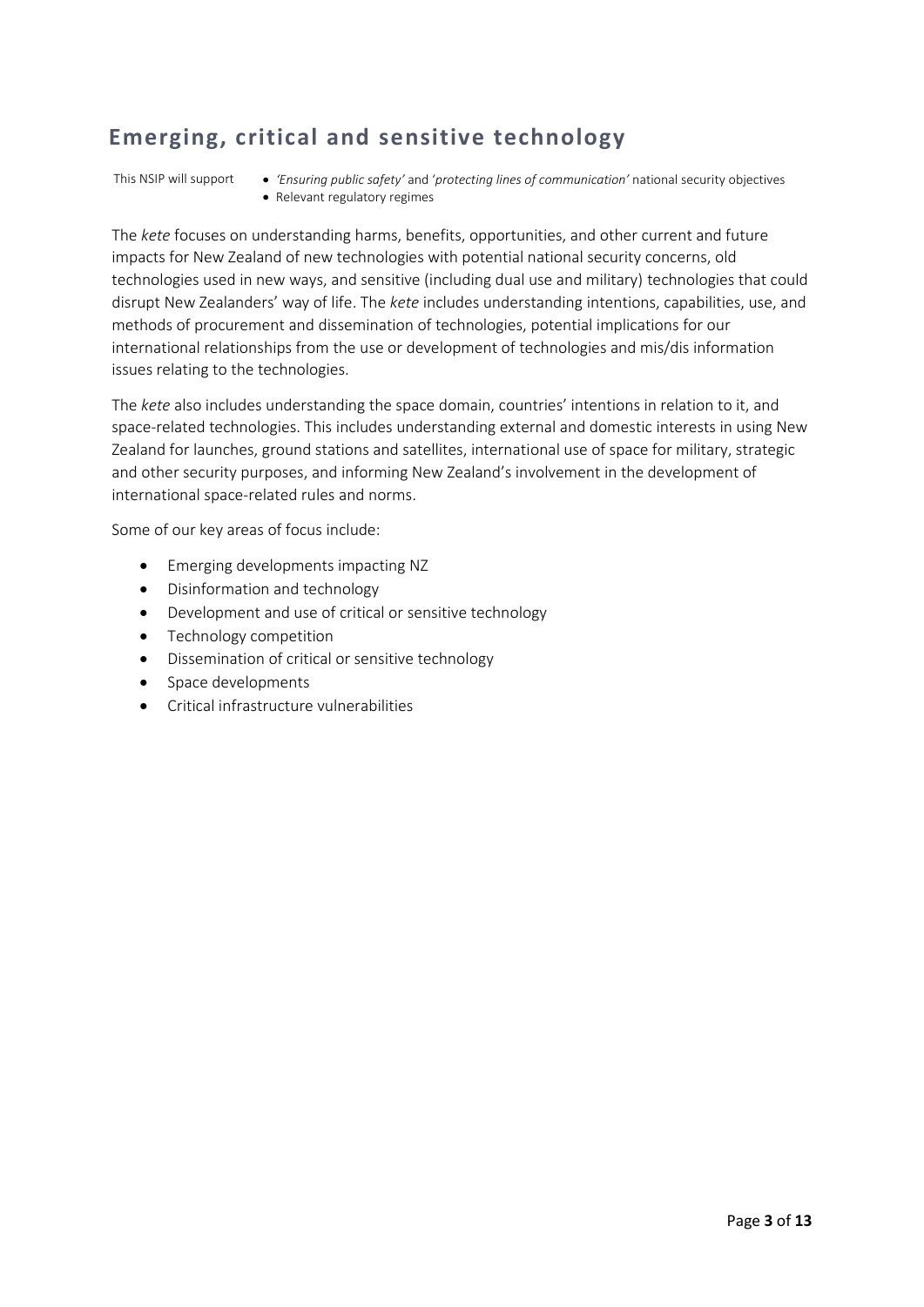#### **Foreign interference and espionage**

This NSIP will support • *'Maintaining democratic institutions and national values' national security objective*

The *kete* focuses on understanding foreign activities used to exercise malign influence, interference, and espionage in or involving New Zealand, and intentions, capabilities, drivers, and the extent and impact of these activities. This includes understanding the range of vectors for espionage and interference and New Zealand's vulnerability, to enable effective response.

- Coercive statecraft of foreign actors against NZ
- Economic espionage (significant industries)
- Foreign interference targeting communities
- Harm and the impact of foreign interference and espionage
- Interference with our democracy
- Espionage against NZ government entities
- Manipulation of our information environment
- Education sector interference
- Critical infrastructure
- Covert direct actions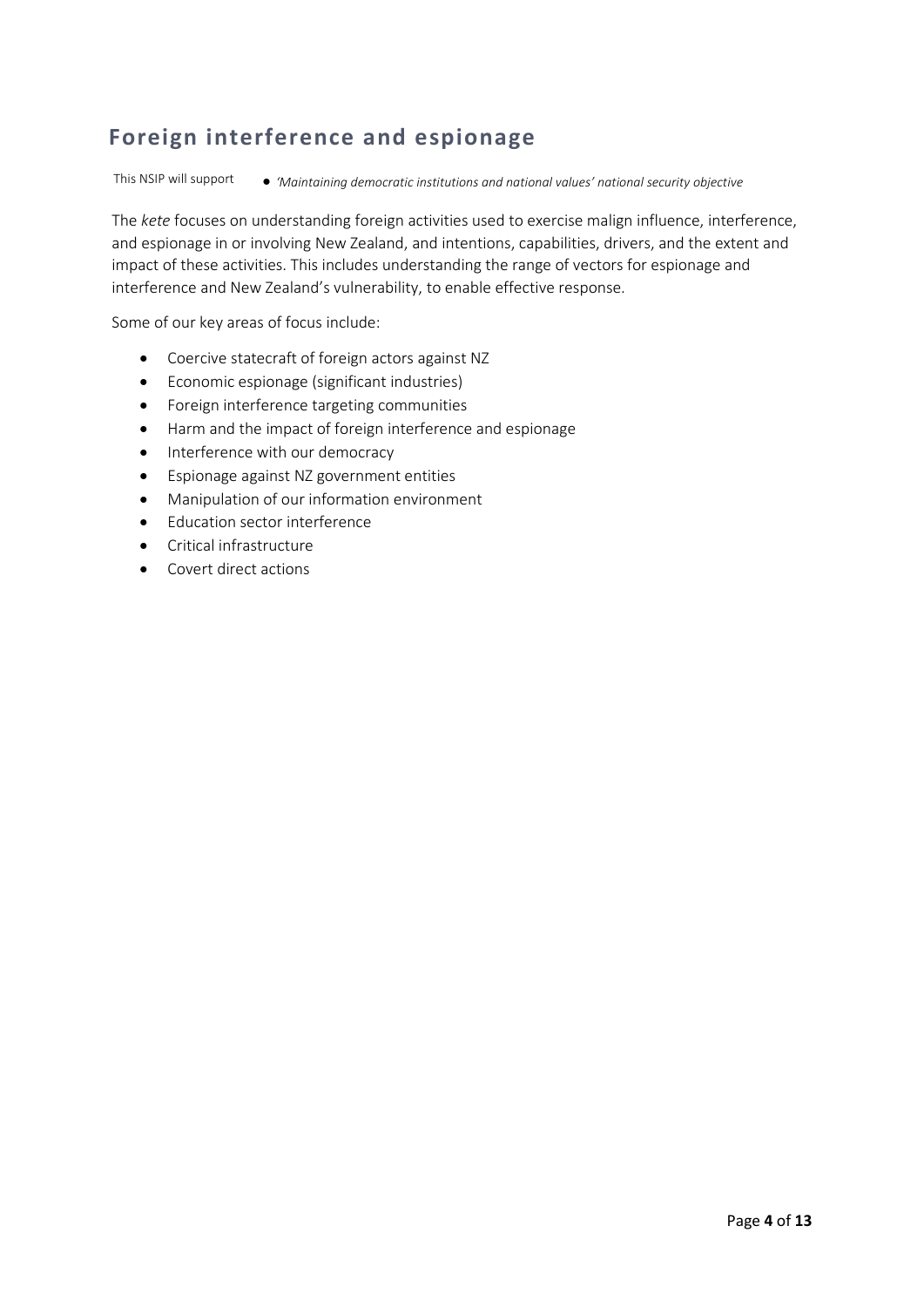### **Global economic security**

- This NSIP will support *'Sustaining economic prosperity'* national security objective
	- Relevant regulatory regimes

The *kete* focuses on understanding domestic, regional and global economic changes, challenges and opportunities that impact New Zealand's interests. Changes and challenges include the impact of external economic disrupters, economic espionage and coercion, protectionism, consequences of immersion in global markets, and threats to trading routes, supply chains and overseas investment policies. The *kete* also includes understanding domestic, regional and global economic opportunities for New Zealand, positive and negative consequences of economic interdependence, and providing national advantage for New Zealand.

- Flow on economic effects of COVID-19
- External economic disrupters
- International norms
- Overseas investment policies
- Online platforms and the digital economy
- Free trade agreements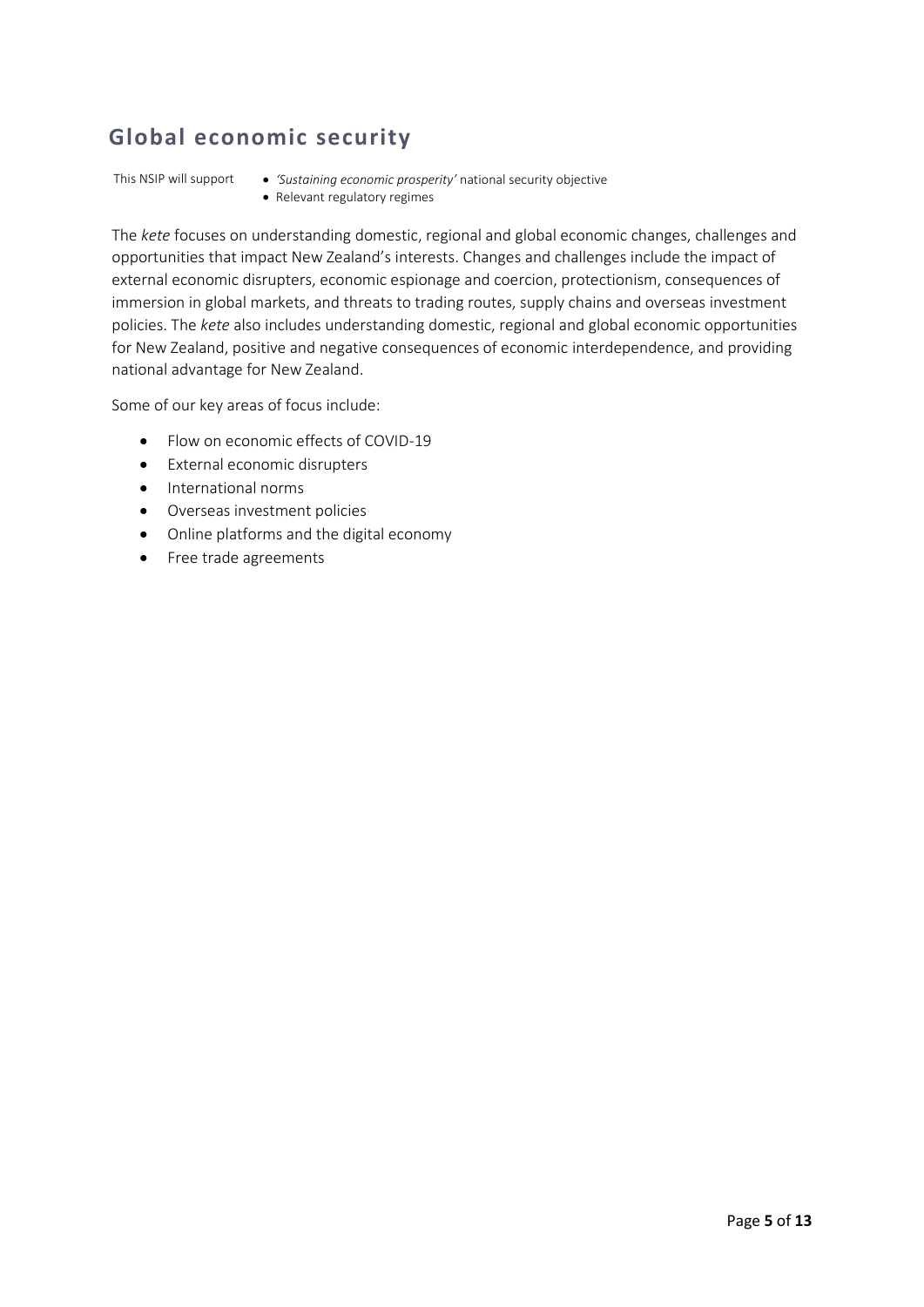#### **Global governance and strategic competition**

This NSIP will support • *'Strengthening international order to promote security'* national security objective • Relevant regulatory regimes

The *kete* focuses on understanding emerging global trends, changes and developments in global governance and strategic positioning by states that could impact New Zealand. Global governance focus includes the provision of intelligence to help ensure principles of international law (including human rights, human security and armed conflict law) and international treaty regimes and norms that are a priority for New Zealand are protected.

The *kete* also includes understanding efforts to degrade and disrupt areas of the international order in our interest. The strategic competition *kete* supports New Zealand to articulate a view on international strategic issues and take foreign policy positions in response to domestic and global developments in our interests. It helps us understand emerging trends and developments that could impact New Zealand. It also includes understanding dynamics and drivers for changes in domestic and regional leadership and governance in areas that affect our national interest. The *kete* also focuses weapons of mass destruction and weapons proliferation issues that affect New Zealand, including supporting our international counter-proliferation commitments.

- Human rights abuses, threats to democracy and territory
- International norms
- Strategic competition
- Disarmament and weapons proliferation
- Middle East stability and actions in the region
- Armed conflict
- Emerging players, their intentions and the impact for NZ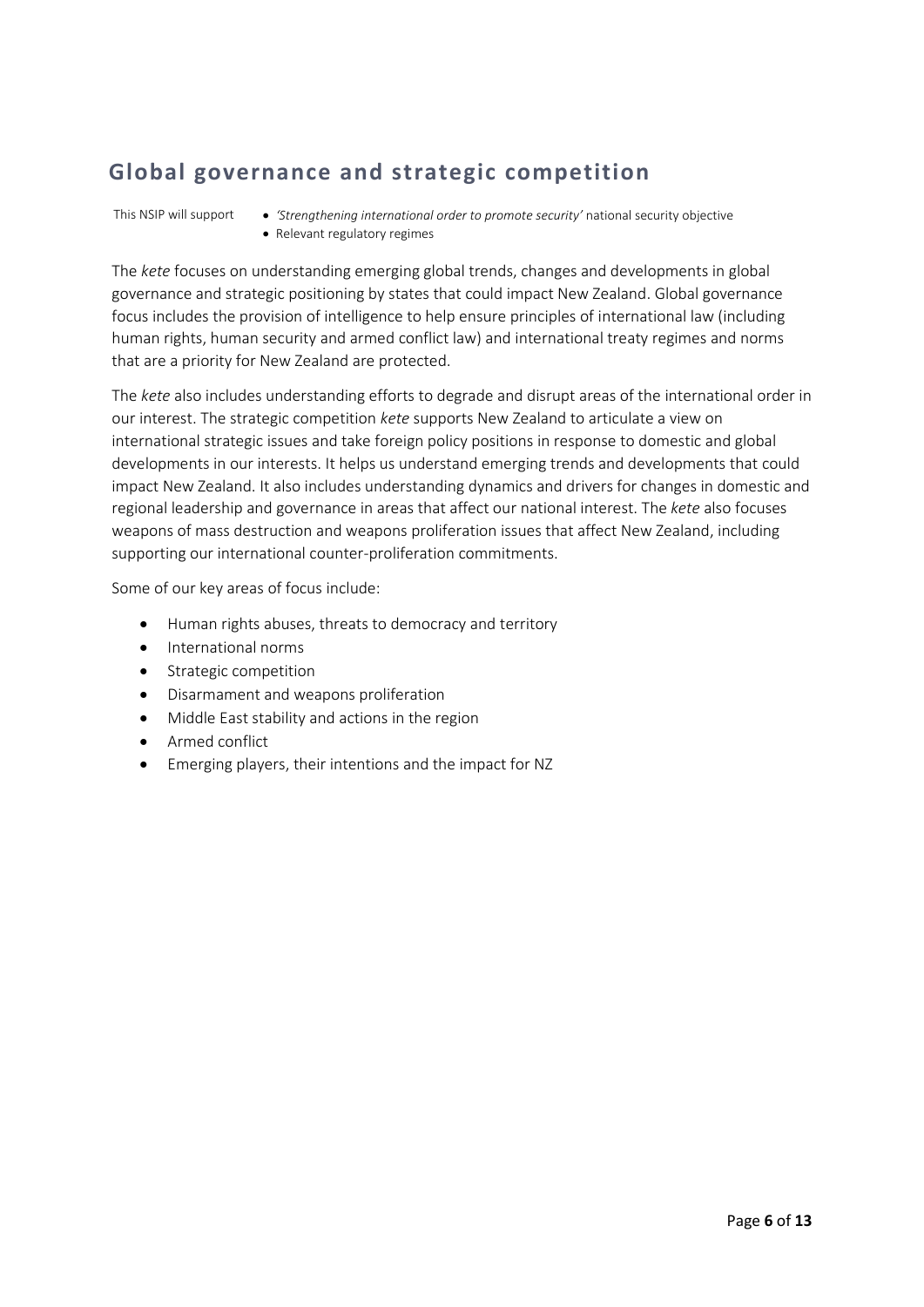### **Malicious cyber activity**

This NSIP will support • *'Protecting lines of communication'* national security objective

• 'Proactively tackle cybercrime' priority areas of the Cyber Security Strategy (2019-2023)

The *kete* focuses on understanding and identifying cyber threats to New Zealand from statesponsored and non-state actors and contributes to New Zealand's ability to defend against and reduce harm from cyber threats and proactively and collaboratively prevent, investigate, disrupt, deter and respond to cyber incidents. The *kete* includes understanding the national security implications of the development and use of offensive cyber capabilities, trends, strategies and characteristics of threat actors, the use of the cyber domain as a vector for other threats.

- Malicious actors intentions and capability
- Harms from malicious cyber activity
- Vulnerability of key entities, infrastructure, supply chains
- Impact of cyber crime
- International norms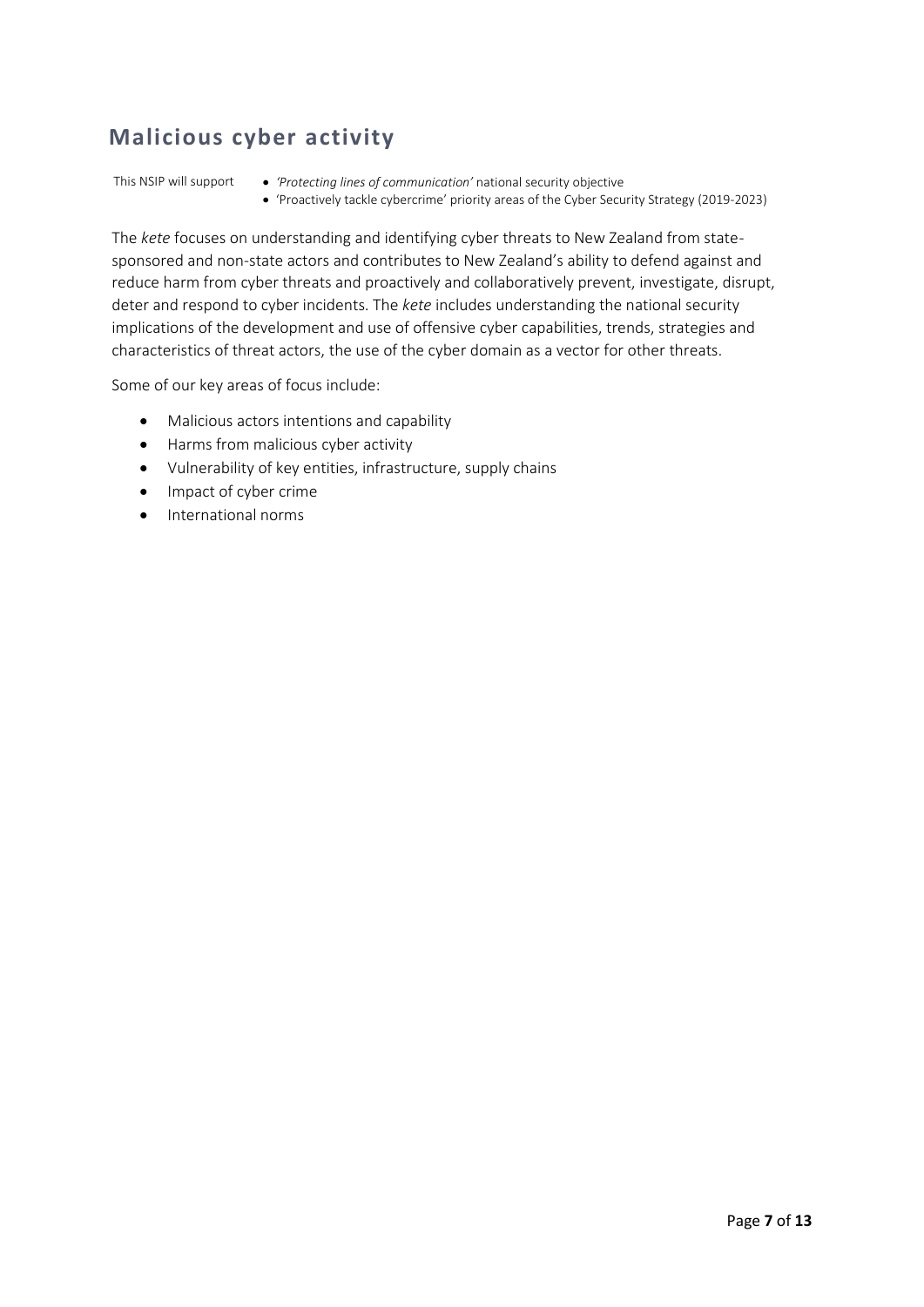#### **Maritime, border security and Antarctica**

This NSIP will support • *'Preserving sovereignty and territorial integrity'* national security objective • The 'Understand pillar' of the Maritime Security Strategy

The *kete* focuses on understanding threats to, or actual conflict in, New Zealand's maritime domain and air borders and understanding international activity relating to Antarctica and the Southern Ocean, particularly the Ross Dependency, which could impact our national security. The maritime security *kete* includes the prevention, detection and mitigation of risks introduced by malicious, unregulated, negligent or harmful activities within or approaching New Zealand's maritime domain. It includes evolving trends and capability gaps that may improve or impact our ability to protect sea lines of communication and trade, fisheries and other natural resources within our EEZ, uphold international law, and fulfil New Zealand's search and rescue obligations. Other domains of the *kete* include threats from or involving cargo, mail systems and international aviation in New Zealand, efforts to preserve, and activities that threaten the Antarctic Treaty system and New Zealand's interests in Antarctica and the Southern Ocean.

- NZ Maritime Domain Awareness
- Border security
- Critical infrastructure
- Antarctica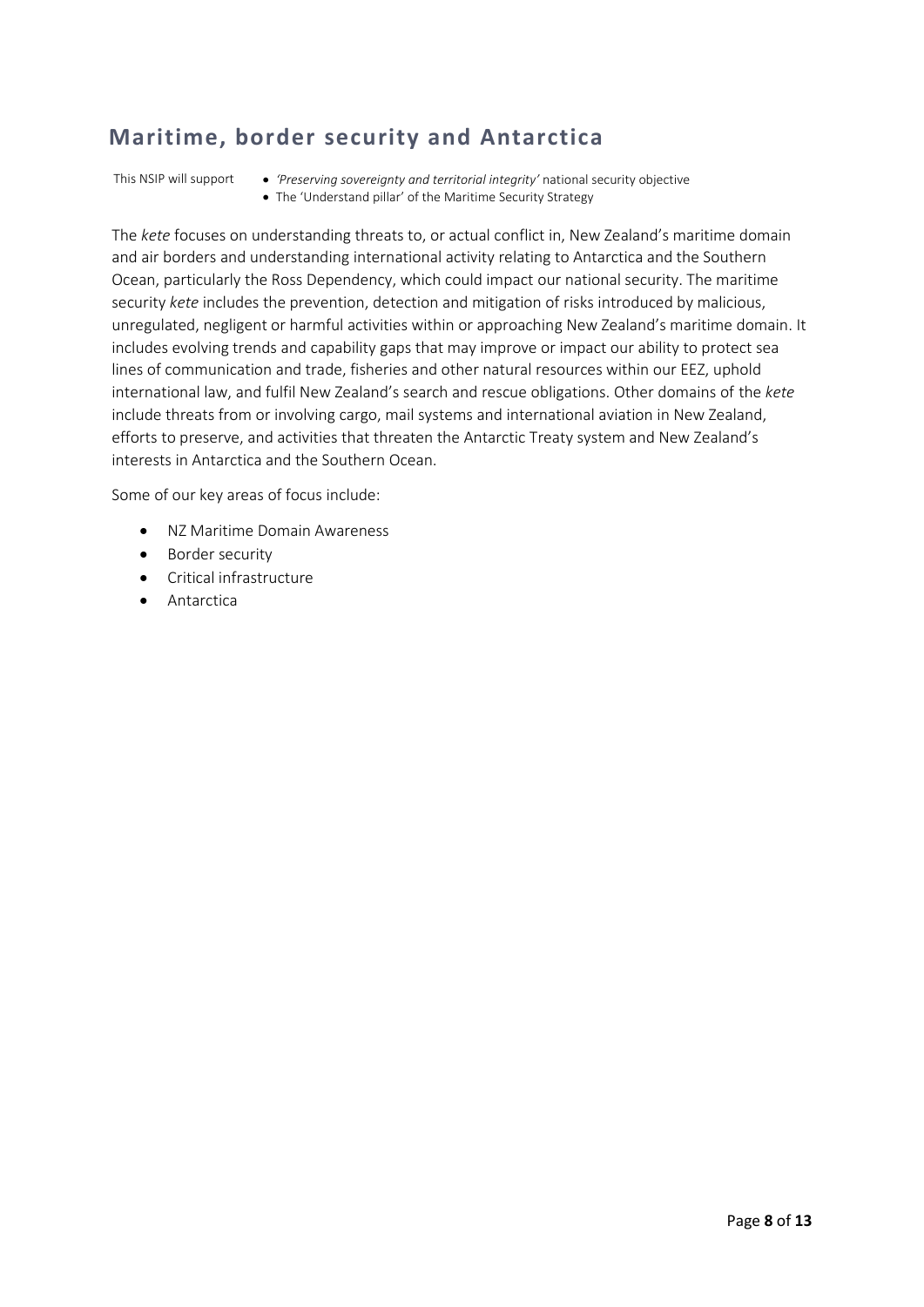## **New Zealand's strategic interests in the Asia region**

This NSIP will support • *'Strengthening international order to promote security'* national security objective

The *kete* focuses on understanding how New Zealand's national security is affected by domestic and regional security issues in the Asia region, geostrategic competition across the region, and international interactions in and with the region. The *kete* includes understanding decisions that may affect New Zealand (for instance trade and foreign policy decisions and defence activities) and the impact of resulting actions for our national security.

- Strategic competition, including objectives, influence and approach
- Asia regional stability
- Political resilience, human rights, and governance
- Asian trading policies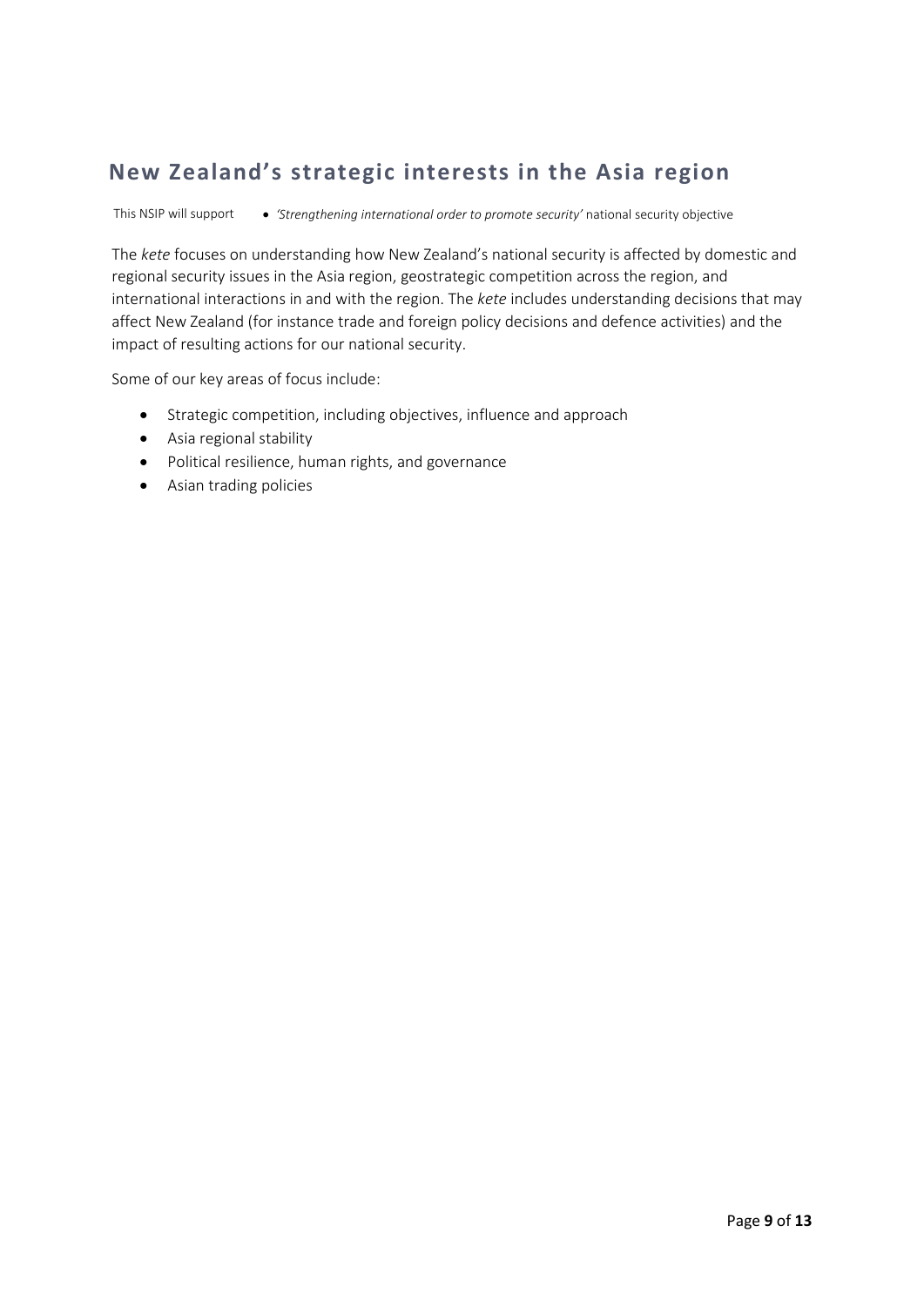#### **New Zealand's strategic interests in the Pacific region**

This NSIP will support • *'Strengthening international order to promote security'* national security objective

The *kete* focuses on understanding domestic and regional security issues in Pacific Island Countries (PICs). This includes understanding the range of current and emerging threats to the stability, security, resilience and governance of the Pacific region, for instance geostrategic competition across the Pacific region, foreign interference and espionage in PICs, economic stability and vulnerabilities within PICs, and transboundary issues such as climate change, resource exploitation, transnational organised crime, maritime issues, information sharing, mis/dis information, impact of COVID-19 and people smuggling. The *kete* will also support planning, preparation and conduct of New Zealand's response to humanitarian and disaster events and other support to PICs in times of instability.

- Strategic competition in the Pacific, including intentions and vulnerabilities
- Pacific nations' security and stability (including impact of COVID-19)
- Transnational organised crime in the Pacific
- Irregular migration, people smuggling and exploitation
- Climate change and impacts for the Pacific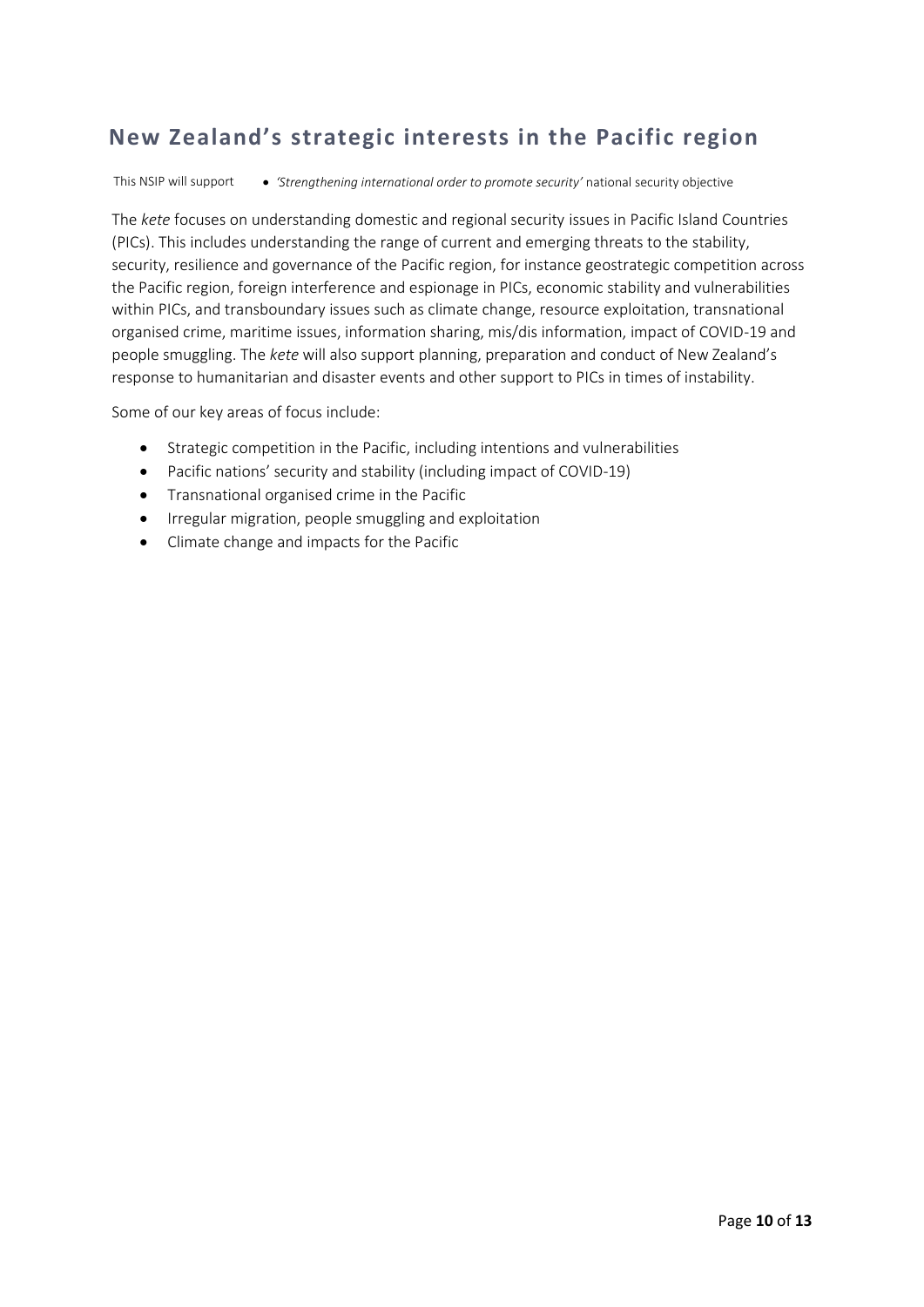#### **Terrorism and violent extremism**

- This NSIP will support *'Ensuring public safety'* national security objective
	- 'Understand/ Mōhio' aim of the Counter-Terrorism Strategy

The *kete* focuses on the detection and understanding of terrorism and violent extremism threats (referred to as *violent extremism* threats for the purpose of this NSIP) that could affect New Zealand, New Zealanders, and our interests overseas. This includes the identification of likely sources of violent extremism threats and their potential terrorist methods, including radicalisation, facilitation, planning, financing and other forms of support. The *kete* also includes understanding the trends and characteristics of the violent extremism strategic environment (both physical and cyber domains) and how they relate to New Zealand.

- Domestic threats
- International threats to New Zealanders or New Zealand interests overseas
- Travellers and goods leaving or returning to NZ, and goods used to commit acts of terrorism and violent extremism
- Financing or facilitating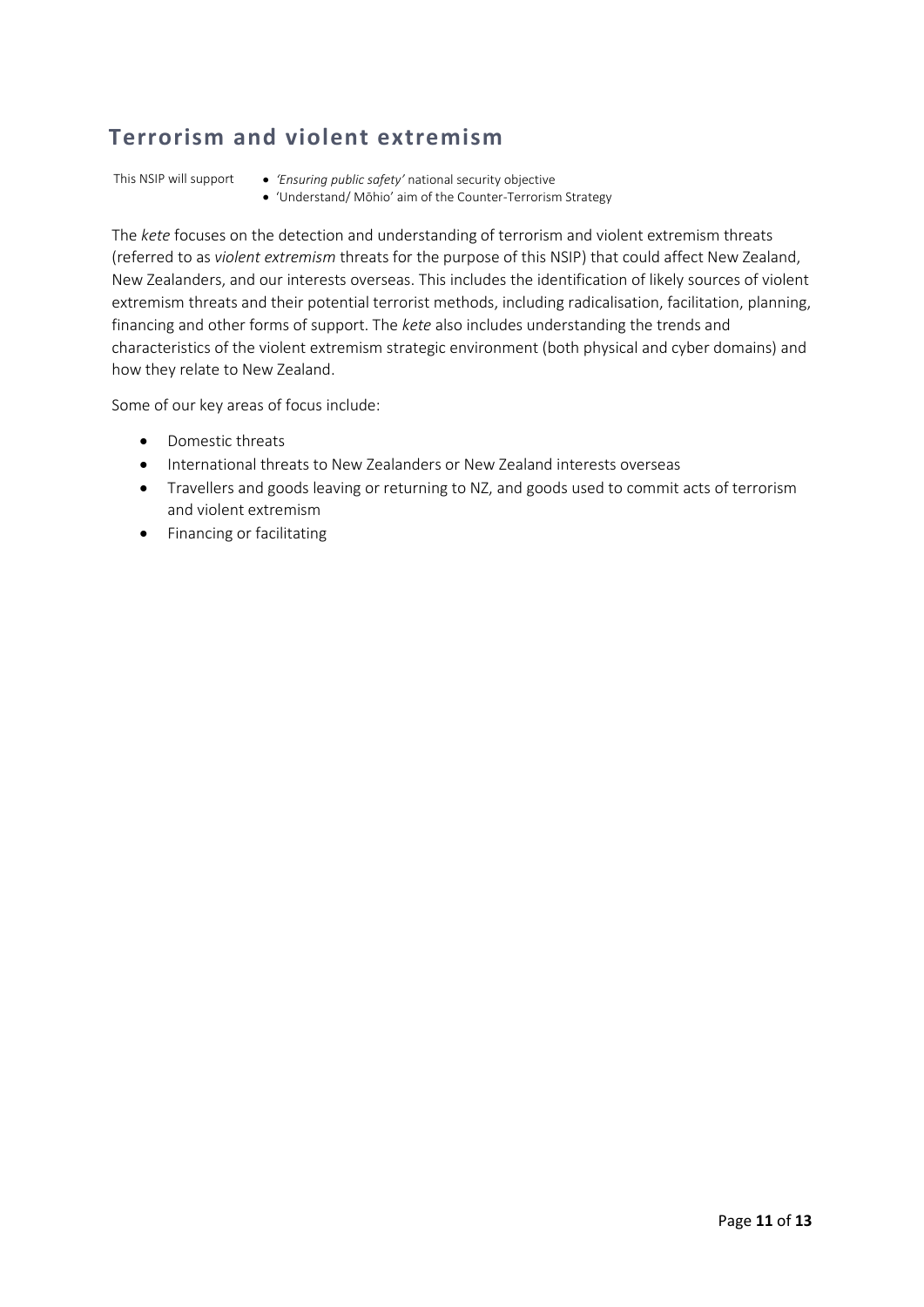#### **Threats to New Zealanders overseas**

This NSIP will support • *'Ensuring public safety'* and '*strengthening international order to promote security'* national security objectives

The *kete* focuses on understanding threats to the physical safety and security of; mandated missions (conflict or peacekeeping), deployments/operations and major exercises, including NZDF deployed personnel; New Zealand diplomatic posts and their staff in high risk locations; major events organised or endorsed by the New Zealand government that New Zealanders will attend or participate in; and other New Zealanders, on a reactive and case-by-case basis, whose safety is threatened overseas. The *kete* also supports the conduct of safe and successful military operations, and strategic understanding of developments overseas that could adversely affect the safety of New Zealanders overseas.

- Threats to mandated missions or operations
- Threats and risks impacting major events overseas
- Threats to diplomatic missions
- Changing dynamics overseas
- Success of NZDF operations
- Safety of specified New Zealanders overseas